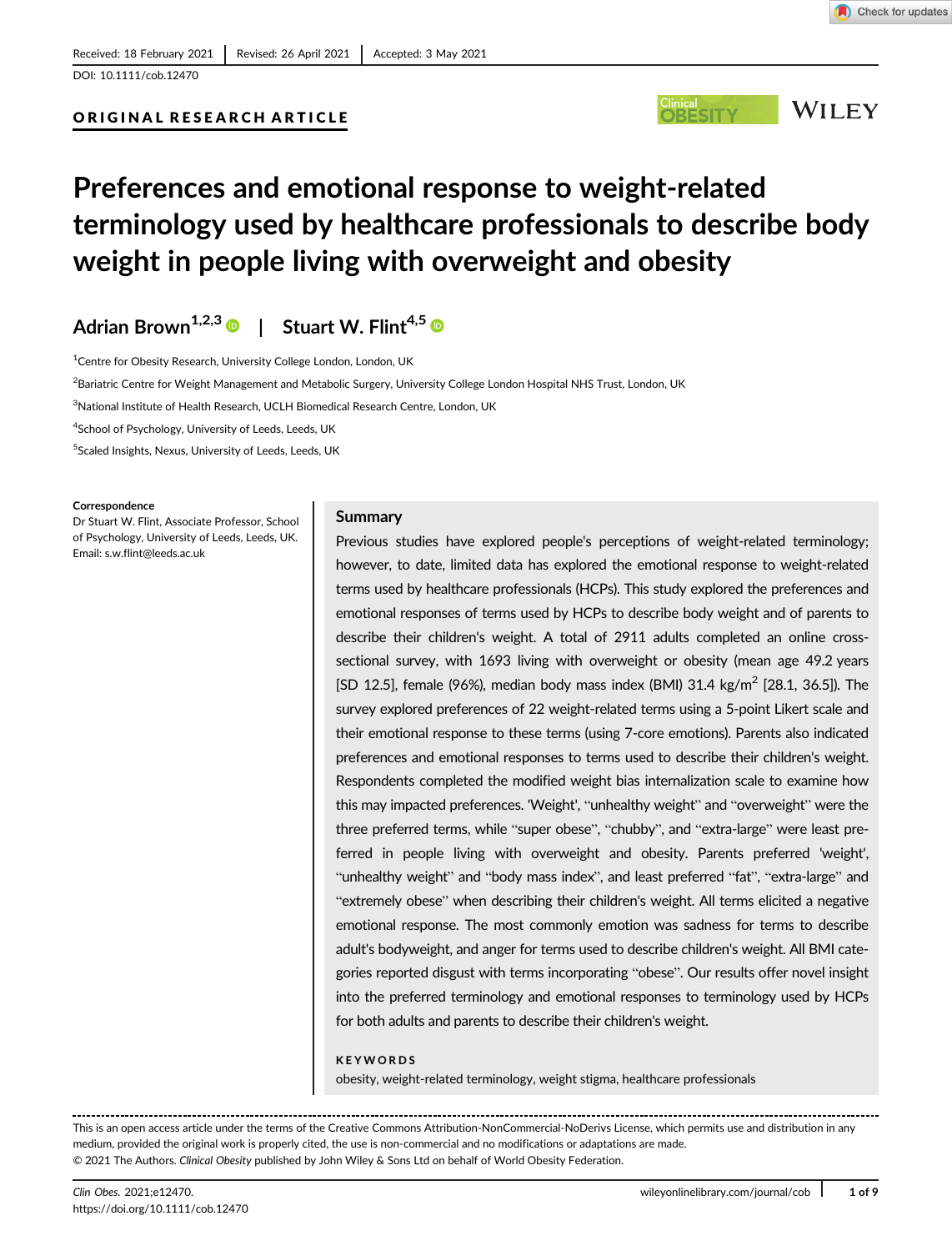# 1 | INTRODUCTION

The way healthcare professionals (HCPs) communicate with people living with obesity (PLWO) impacts engagement, motivation and the patientpractitioner relationship.<sup>1-3</sup> Experiencing weight stigma is associated with reduced motivation to engage in health-related behaviours and lower wellbeing.4 The importance of weight-related language has been highlighted, as well as the implications of using stigmatizing disrespectful communication, with evidence showing stigmatizing communication about body weight can have a negative impact on  $PLWO.<sup>3,5</sup>$  International and national guidelines recommend HCPs use non-stigmatizing language when discussing body weight with PLWO, with calls to adopt people-first language.<sup>6-8</sup> Indeed, there have been calls to end weight stigma in healthcare, with language used by HCPs identified as a key area for improvement.<sup>9</sup> Despite this, ambiguity remains regarding acceptable weight-related language, with words such as "obesity" and "fat" still causing debate and disagreement as to their appropriateness and there is a lack of clarity on which terms are more accepted.

A systematic review of weight-related terminology studies<sup>10</sup> reported that 'weight' or "unhealthy weight" were preferred and "obese" and "fat" were least accepted, particularly in conversations with HCPs. Studies in parental preferences of weight-related terms to describe their child's weight have shown similar results.<sup>5,11-13</sup> The terms 'weight', unhealthy weight and "high body mass index (BMI)" were preferred, while "fat" and "obese" were viewed as the least accepted.<sup>11-13</sup> Importantly, to date, there has been a paucity of research that has examined emotional responses to the use of weight-related terminology by HCPs, particularly in adults. Of the evidence that is available, this has primarily focussed on parents' thoughts about weight-related terminology towards their children, with "obese", "chubby", "extremely obese" and "fat" being reported to being stigmatizing, offensive, blaming and un-motivat $ing.<sup>11,13</sup>$  Other research has also found that parents report feelings of fear, frustration, disbelief when these terms are used towards their child.<sup>14,15</sup> This study therefore, aimed to explore the preferences and emotional responses to weight-related terms used by HCPs.

# 2 | METHODS

An online cross-sectional survey was distributed through various methods including social media advertisement, patient obesity organizations, a Tier 2 weight management provider and email distribution lists. Eligibility criteria were people aged 18 to 80 years old. Participants also indicated if they had children aged <18 years.

To assess preferences of weight-related terminology participants were asked "Which words would you most want your healthcare practitioner to use to talk about your weight?". Participants rated words using a 5-point Likert scale  $(1 =$  "strongly dislike" to  $5 =$  "strongly like"). The 22 words were from previous research.<sup>5</sup>

Following this, emotional response to the 22 terms were examined by asked "If your healthcare practitioner used any of the

#### What is already known about this subject

- The way healthcare professionals (HCPs) communicate with people living with obesity (PLWO) impacts engagement, motivation and the patient-practitioner relationship.
- Previous data reported that "weight" or "unhealthy weight" are possible preferred terms and "obese" and "fat" disliked. Despite this, ambiguity remains regarding preferred terms.
- Although studies have looked at parents' emotional response to HCPs using weight-related terms to describe their children's weight, no study to date has explored adult's emotional response to HCPs using weight-related terms to describe their weight.

#### What this study adds

- "Weight", "unhealthy weight" and "overweight" were the three preferred terms, while "super obese", "chubby", and "extra-large" were least preferred terms for HCPs to use when referring to body weight in people living with overweight and obesity
- Parents living with overweight and obesity preferred 'weight', "unhealthy weight" and "body mass index", and least preferred "fat", "extra-large" and "extremely obese" for HCPs to use when discussing their children's body weight.
- Irrespective of BMI category, 'weight' and 'unhealthy weight were consistently preferred terms and "extralarge" was least preferred by both adults and parents to describe their own and their children's weight.
- Weight-related terms used by HCPs to discuss body weight generally elicited a negative emotional response, with sadness the most common for adults when terms were directed towards their own weight, and when terms were directed towards children, parents most commonly reported anger. In response to the terms "morbidly obese", extremely obese' and "super obese" participants of all BMI categories reported feeling disgust.

following words to talk about your weight, how does it make you feel?". These 22 terms were compiled from the previous weightrelated terminology literature $8,10,16$  and from terms used in clinical practice, government guidelines and popular culture, these terms were verified with PLWO prior to commencing the survey. Participants identified which of the seven core emotions they felt: "happiness", "contempt", "anger", "surprise", "fear", "sadness" and "disgust", 17,18 along with "not sure" and "I don't mind". Parents answered the same questions with reference to their children's weight.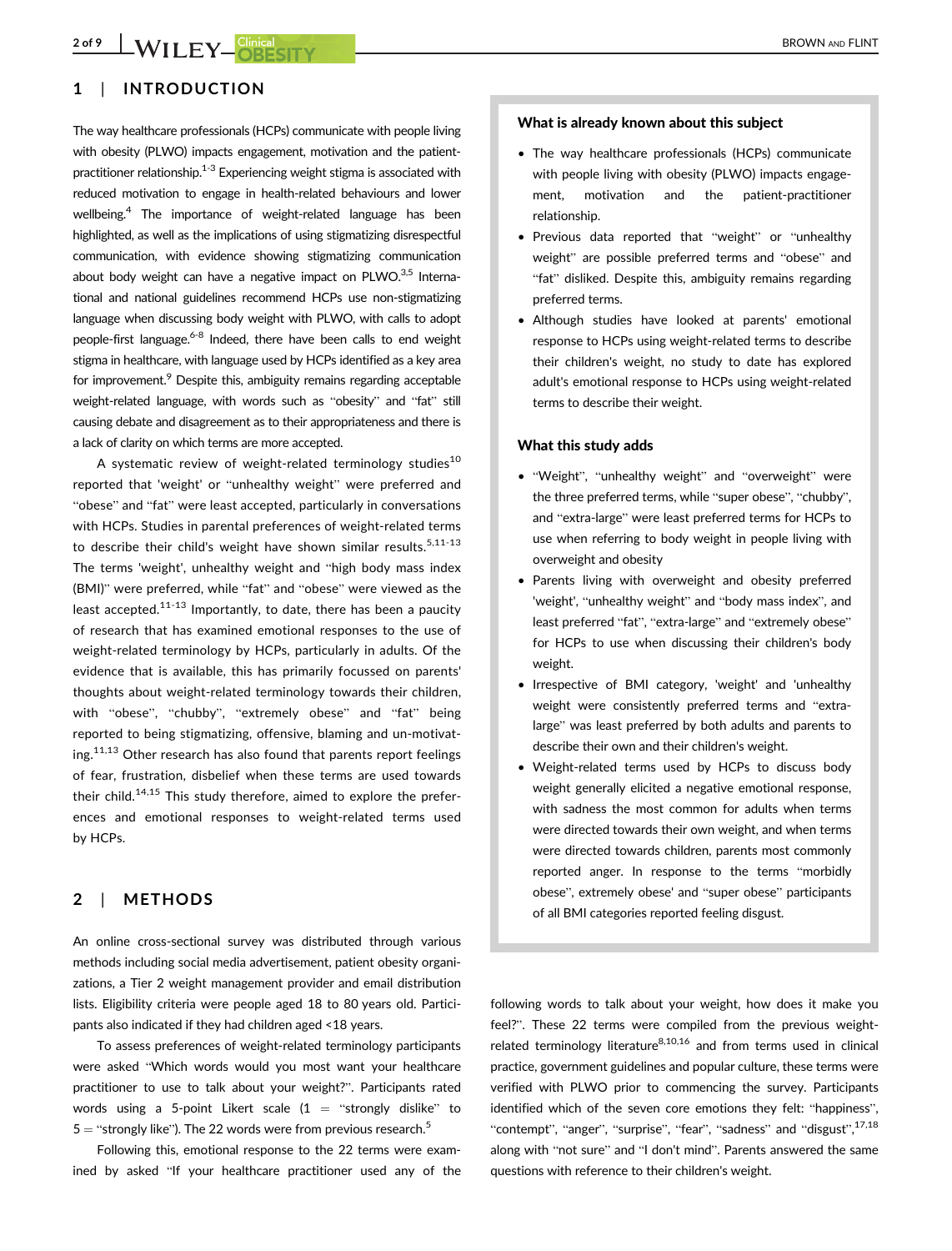## TABLE 1 Baseline characteristics

|                                       | <b>Total</b>       | <b>Parents</b>    |
|---------------------------------------|--------------------|-------------------|
| Characteristic                        | $n = 1693$         | $n = 418$         |
| Age, years, mean (SD)                 | 49.2 (12.5)        | 41.9 (8.4)        |
| Gender, (n, [%])                      |                    |                   |
| Male                                  | 61(3.6)            | 8(1.9)            |
| Female                                | 1626 (96.0)        | 409 (97.8)        |
| Prefer not to say                     | 6(0.4)             |                   |
| Ethnicity (n, [%])                    |                    |                   |
| White-British, Irish, other           | 1650 (97.6)        | 403 (96.4)        |
| Mixed race                            | 20(1.2)            | 7(1.7)            |
| <b>Black</b>                          | 9(0.5)             | 5(1.2)            |
| Asian                                 | 7 (0.4)            | 3(0.7)            |
| Other ethnic groups                   | 5(0.3)             | 0(0.0)            |
| Weight (kg), median (IQR)             | 86.4 (76.0, 100.0) | 87.5 (76.8100.0)  |
| BMI ( $\text{kg/m}^2$ ), median (IQR) | 31.4 (28.1, 36.5)  | 31.3 (28.2, 36.7) |
| Country of residence (n, [%])         |                    |                   |
| England                               | 1330 (78.6)        | 326 (78.6)        |
| Scotland                              | 122 (7.2)          | 25 (6.0)          |
| <b>Wales</b>                          | 71 (4.2)           | 18 (4.3)          |
| Northern Ireland                      | 24 (1.4)           | 5(1.2)            |
| Ireland                               | 31(1.8)            | 11(2.6)           |
| Isle of Man                           | 1(0.1)             | 1 (0.2)           |
| Jersey                                | 1(0.1)             | 0(0.0)            |
| Denmark                               | 1(0.1)             | (0.0)             |
| Switzerland                           | 1(0.1)             | 1(0.2)            |
| USA                                   | 35(2.1)            | 11 (2.6)          |
| Canada                                | 19(1.1)            | 3(0.7)            |
| Brazil                                | 1(0.1)             | 1(0.2)            |
| Argentina                             | 1(0.1)             | 0 (0.0)           |
| Australia                             | 16 (0.9)           | 7(1.7)            |
| Unknown                               | 28 (1.7)           | 6(1.4)            |
| Occupation (n, [%])                   |                    |                   |
| Education                             | 255 (15.1)         | 92 (22.0)         |
| Healthcare                            | 336 (19.8)         | 92 (22.0)         |
| <b>Business</b>                       | 206 (12.2)         | 52 (12.4)         |
| Law                                   | 35(2.1)            | 6(1.4)            |
| Management                            | 135 (8.0)          | 29 (6.9)          |
| Science & Engineering                 | 43 (2.5)           | 11(2.6)           |
| Technology                            | 25(1.5)            | 5(1.2)            |
| Other                                 | 532 (31.4)         | 93 (22.2)         |
| Unemployment                          | 126 (7.4)          | 38(9.1)           |
| Income (n, [%])                       |                    |                   |
| £0-9999                               | 346 (20.4)         | 87 (20.8)         |
| £10 000-19 999                        | 439 (25.9)         | 111 (26.6)        |
| £20 000-29 999                        | 378 (22.3)         | 92 (19.6)         |
| £30 000-39 999                        | 251 (14.8)         | 54 (12.9)         |
| £40 000-49 999                        | 130 (7.7)          | 41 (9.8)          |
|                                       |                    | (Continues)       |

BROWN AND FLINT  $\begin{array}{|c|c|c|c|c|}\hline \text{Glinical}&\text{Clinical}&\text{WII}&\text{FY} \end{array}$  3 of 9

#### TABLE 1 (Continued)

|                                                                 | Total       | <b>Parents</b> |  |
|-----------------------------------------------------------------|-------------|----------------|--|
| £50 000+                                                        | 149 (8.8)   | 43 (10.3)      |  |
| Living with obesity<br>BMI $\geq$ 30 kg/m <sup>2</sup> (n, [%]) | 1011 (59.7) | 248 (59.3)     |  |
| WBIS-M, mean (SD)                                               | 4.4(1.2)    | 4.3(1.3)       |  |

Abbreviations: BMI, body mass index; £, pounds; kg, kilograms; n, number of participants; SD, standard deviation; WBIS-M, modified weight bias internalization scale.

Participants also completed the modified version of the Weight Bias Internalization Scale (WBIS-M).<sup>19</sup> The WBIS-M consists of 10 items using a 7-point Likert scale (1 = "strongly disagree" to  $7$  = "strongly agree") and a mean score was calculated. The WBIS-M allows for people of all body weights to complete the measure, and this, was chosen for this study. Demographic, anthropometric (self-reported height and weight), occupation and income data were gathered. Ethical approval was received from Leeds Beckett University Ethics Board (REF:59680).

## 2.1 | Statistical analysis

Demographic data were summarized using mean (SD) for normally distributed continuous variables. Categorical data were described with counts (percentages). Statistical analyses were performed the using SPSS Version 24.0, with statistical significance defined as a P-value <- 05. The Likert data for the weight-related terms were transformed to a scale from  $+2$  to  $-2$ , with  $+2$  = strongly liked,  $-2$  = strongly dislike and 0 = neutral. Ordinal logistic regression alongside generalized linear models were used to analyse the impact of WBIS-M, BMI and age as continuous variables on weight-related terminology, reported as odd ratios (OR), (95% confidence intervals [CI]). The three most and least preferred terms for participants and participants with children were further analysed.

## 3 | RESULTS

A total of 2915 adults completed the survey between 28 April 2019 and 23 June 2019, with 2911 participant meeting eligibility criteria. For the main analysis a further 330 participants were excluded due to having a BMI <25 kg/m<sup>2</sup>, leaving 1693 participants people living with overweight and obesity. The baseline characteristics are summarized in Table 1.

## 3.1 | Preferred terminology

The three preferred terms for HCPs to use were "weight" (0.8 [1.3]), "unhealthy weight" (0.7 [1.4]) and 'overweight' (0.5 [1.3]), while the least preferred terms were "super obese"  $(-1.2 \, [1.4])$ , "chubby"  $(-1.1 [1.2])$ , and "extra-large"  $(-1.0 [1.3])$  (Table 2). The terms that parents preferred for HCPs to refer to their children's weight were 'weight' (0.5 [1.4]), 'unhealthy weight' (0.3 [1.5]) and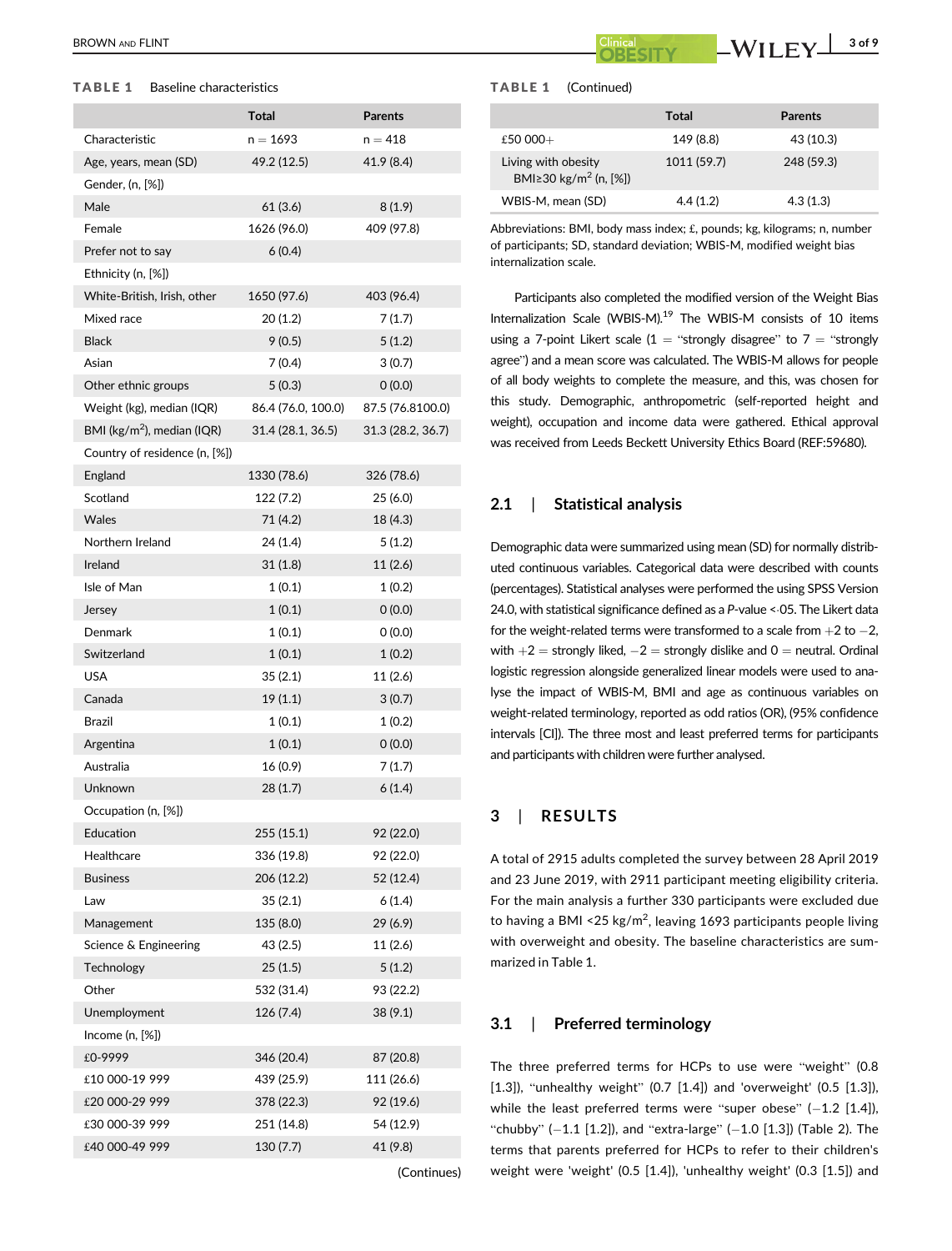Adult

TABLE 2 Preferred weight-related terminology for HCPs to use for adults and parents to refer to their children's weight in people living with overweight and obesity

| Weight-related terminology ( $n = 1693$ ) | Mean (SD)                  |
|-------------------------------------------|----------------------------|
| Overweight                                | $0.55(1.31)^3$             |
| Obese                                     | $-0.43(1.45)$              |
| Higher weight                             | 0.21(1.36)                 |
| Weight problem                            | 0.22(1.41)                 |
| Unhealthy weight                          | $0.70(1.37)^2$             |
| Weight                                    | $0.80(1.27)^1$             |
| Heavy                                     | $-0.43(1.35)$              |
| Chubby                                    | $-1.09(1.26)^5$            |
| Fat                                       | $-0.89(1.37)$              |
| <b>Extremely obese</b>                    | $-0.92$ (1.45)             |
| Large                                     | $-0.41(1.32)$              |
| Plus size                                 | $-0.27(1.41)$              |
| Curvy                                     | $-0.34(1.41)$              |
| Big                                       | $-0.55(1.32)$              |
| <b>BMI</b>                                | 0.33(1.41)                 |
| High BMI                                  | 0.39(1.44)                 |
| Morbidly obese                            | $-0.85(1.47)$              |
| Very overweight                           | $-0.21(1.44)$              |
| Extra large                               | $-0.94(1.31)^6$            |
| Obesity                                   | $-0.32(1.43)$              |
| Super obese                               | $-1.17(1.37)^4$            |
| Excess weight                             | 0.45(1.31)                 |
| <b>Parents</b>                            |                            |
| Weight-related terminology ( $n = 418$ )  | Mean (SD)                  |
| Overweight                                | $-0.18(1.45)$              |
| Obese                                     | $-1.08(1.35)$              |
| Higher weight                             | $-0.07(1.44)$              |
| Weight problem                            | $-0.37(1.50)$              |
| Unhealthy weight                          | $0.24$ (1.49) <sup>8</sup> |
| Weight                                    | $0.49(1.38)^7$             |
| Heavy                                     | 0.98(1.26)                 |
| Chubby                                    | $-1.26(1.15)$              |
| Fat                                       | $-1.51(1.04)^{10}$         |
| <b>Extremely obese</b>                    | $-1.31(1.27)^{12}$         |
| Large                                     | $-1.01(1.22)$              |
| Plus size                                 | $-1.29(1.15)$              |
| Curvy                                     | $-1.29(1.15)$              |
| Big                                       | $-1.06(1.24)$              |
| <b>BMI</b>                                | $0.04(1.52)^9$             |
| High BMI                                  | $-0.13(1.52)$              |
| Morbidly obese                            | $-1.30(1.29)$              |
| Very overweight                           | $-0.91(1.39)$              |
| Extra large                               | $-1.41(1.04)^{11}$         |
| Obesity                                   | $-1.01(1.35)$              |

#### TABLE 2 (Continued)

| <b>Parents</b> |               |     |
|----------------|---------------|-----|
| Super obese    |               |     |
| Excess weight  |               |     |
|                | $\sim$ $\sim$ | . . |

Note: n, number of participants.  $1-3$  Preferred terms adults; $4-6$  Least liked terms adults;<sup>7-9</sup> Preferred terms parents for children;<sup>10-12</sup> Least liked terms parents for children.

Abbreviations: BMI, body mass index; HCPs, healthcare professionals.

"body mass index" (0.2 [1.5]), with the least preferred terms being "fat"  $(-1.5 [1.1])$ , 'extra-large'  $(-1.5 [1.0])$  and "extremely obese"  $(-1.3$  [1.3]) (Table 2).

When preferred and least preferred terms were compared across all BMI categories (healthy weight, overweight, obesity) for both adults and parent to describe their children's weight, "weight" and "unhealthy weight" were consistently preferred terms (Supplementary Table 1). "BMI" was one of the preferred terms reported by people within the healthy weight range, were as "overweight" was preferred by people with overweight or obesity. The least preferred terms remained the same ("super obese", "chubby", and "extra-large") for adults. Parents of all BMI categories preferred the term 'BMI' when HCPs described the children's weight, they also reported "fat" and "extra-large" as their least preferred terms. Differences were observed based on parent's weight status, where "curvy", "overweight" and "extremely obese" were reported least preferred terms by parent within the health weight, overweight and obesity weight range, respectively.

### 3.2 | Emotional response

The most common emotional response across all terms was sadness. Contempt, anger and disgust were the most frequently reported emotional responses if HCPs used the terms "chubby", "fat" and "super obese" respectively to refer to participant's body weight (Table 3). The most common emotional response across all terms for parents when HCPs used the terms to describe their children's body weight was anger. For parents, contempt, anger and disgust were the most frequently reported emotional responses if HCPs used the terms "high BMI", "fat" and "super obese", respectively. "Weight" elicited the least feelings of anger and disgust amongst participants regarding their own body weight, and anger, sadness and disgust from parents about their children's body weight (Table 4).

When emotional responses to weight-related terminology were compared across all BMI categories for adults, the most common response remained sadness (Supplementary Tables 2-7). In response to the terms "morbidly obese", extremely obese' and "super obese" participants of all BMI categories reported feeling disgust. For parents to describe their children's weight, people with overweight and obesity reported the most common emotional response as anger, while people within the healthy weight range reported sadness. 'BMI' in people with overweight and obesity reported fear when this term was used to describe their child's weight.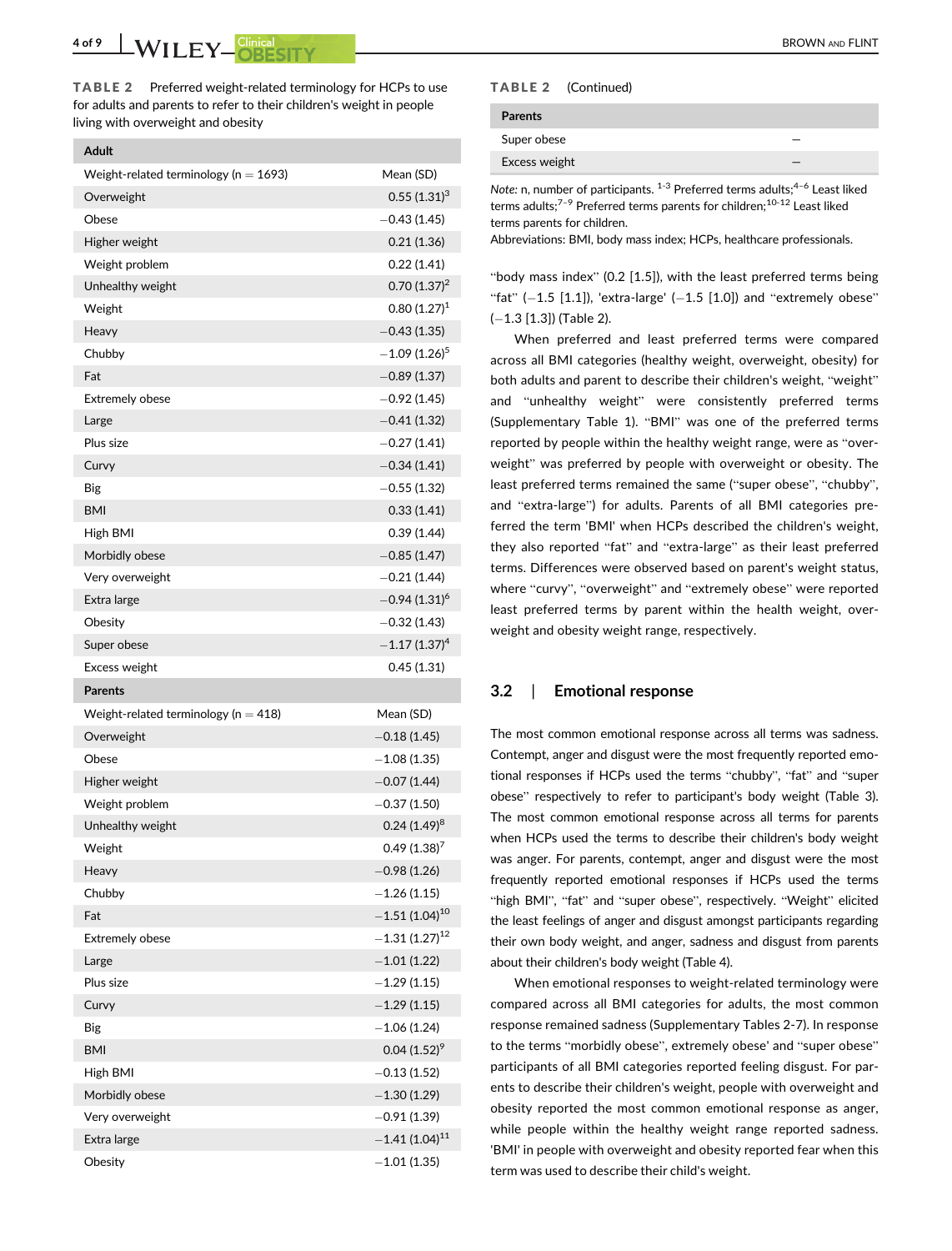# 3.3 | Impact of WBIS, age and BMI on weightrelated terminology

WBIS-M and BMI were found to have a weak, positive correlation  $(r = 0.17, P < .0001)$ , with every one-point increase in BMI associated with a 0.03-point increase in WBIS-M (95% CI 0.02-0.04, P < .0001).

### 3.4 | Most preferred terms

Participants who reported strongly liking "weight" were less likely to be older with OR (95% CI) being 0.99 (0.98-1.00,  $P = .010$ ) per additional year in age. Participants strongly liking 'overweight' were more likely to be older (OR 1.01 per additional year in age  $[1.00-1.01]$ ,  $P = .014$ ) and

have higher WBIS-M score with an OR 1.09 (1.01-1.17,  $P = .026$ ) per additional point in WBIS-M. Participants with a higher BMI were less likely to strongly like the term "unhealthy weight" (OR 0.98 per additional point of BMI [0.97-1.01]  $P = .003$ ), while a higher WBIS-M score was associated with greater likelihood of liking "unhealthy weight" (OR 1.15 [1.07-1.24] P < .0001).

## 3.5 | Least preferred terms

Participants who reported strongly disliking "extra-large", "super obese" or "chubby" were less likely to be older with OR (95% CI) being 0.97 (0.96-0.97,  $P < .0001$ ); 0.99 (0.98-1.00,  $P = .028$ ) and 0.98 (0.97-0.99, P < .0001) per additional year in age, respectively.

TABLE 3 Weight-related terminology and associated emotions for adults living within overweight and obesity

|                         |      | Emotions (n, [%]) |            |            |                 |            |                |                |            |                  |
|-------------------------|------|-------------------|------------|------------|-----------------|------------|----------------|----------------|------------|------------------|
| Weight<br>terminology   | N    | <b>Happiness</b>  | Contempt   | Anger      | <b>Surprise</b> | Fear       | <b>Sadness</b> | <b>Disgust</b> | Not sure   | I do<br>not mind |
| Overweight              | 1670 | 35(2.1)           | 59 (3.5)   | 69 (4.1)   | 38 (2.3)        | 74 (4.4)   | 432 (25.9)     | 103(6.2)       | 99 (5.9)   | 761 (45.6)       |
| Obese                   | 1665 | 10(0.6)           | 68 (4.1)   | 184 (11.1) | 49 (2.9)        | 184(11.1)  | 444 (26.7)     | 324 (19.5)     | 99 (5.9)   | 303 (18.2)       |
| Higher<br>weight        | 1666 | 35(2.1)           | 63 (3.8)   | 54 (3.2)   | 83 (5.0)        | 88 (5.3)   | 317 (19.0)     | 84 (5.0)       | 259 (15.5) | 683 (41.0)       |
| Weight<br>problem       | 1669 | 45(2.7)           | 78 (4.7)   | 111(6.7)   | 43(2.6)         | 121(7.2)   | 415 (24.9)     | 87(5.2)        | 123(7.4)   | 646 (38.7)       |
| Unhealthy<br>weight     | 1670 | 44 (2.6)          | 53 (3.2)   | 72 (4.3)   | 45(2.7)         | 238 (14.3) | 363 (21.7)     | 85(5.1)        | 85(5.1)    | 685 (41.0)       |
| Weight                  | 1659 | 68 (4.1)          | 54(3.3)    | 20(1.2)    | 30(1.8)         | 65 (3.9)   | 165 (9.9)      | 34(2.0)        | 185 (10.9) | 1038 (62.6)      |
| Heavy                   | 1662 | 8(0.5)            | 82 (4.9)   | 157 (9.4)  | 97 (5.8)        | 50(3.0)    | 420 (25.3)     | 159 (19.6)     | 239 (14.4) | 450 (27.1)       |
| Chubby                  | 1666 | 18(1.1)           | 235 (14.1) | 363 (21.8) | 212(12.7)       | 24(1.4)    | 255 (15.3)     | 217 (13.0)     | 175 (10.5) | 167 (10.0)       |
| Fat                     | 1668 | 18(1.1)           | 115(6.9)   | 387 (23.2) | 113 (6.8)       | 34(2.0)    | 357 (21.4)     | 361 (21.6)     | 98 (5.9)   | 185(11.1)        |
| Extremely<br>obese      | 1666 | 9(0.5)            | 83(5.0)    | 296 (17.8) | 74 (4.4)        | 267 (16.0) | 265(15.9)      | 485 (29.1)     | 63(3.8)    | 124(7.4)         |
| Large                   | 1663 | 23(1.4)           | 92(5.5)    | 145(8.7)   | 113(6.8)        | 42(2.5)    | 407 (24.5)     | 147 (8.8)      | 244 (14.7) | 450 (27.1)       |
| Plus size               | 1666 | 37(2.2)           | 156 (9.4)  | 132(7.9)   | 177 (10.6)      | 31(1.9)    | 329 (19.7)     | 124(7.4)       | 245 (14.7) | 435 (26.1)       |
| Curvy                   | 1667 | 114(6.8)          | 201 (12.1) | 129(7.7)   | 299 (17.9)      | 21(1.3)    | 126 (7.6)      | 90 (5.4)       | 266 (15.7) | 421 (25.3)       |
| <b>Big</b>              | 1660 | 10(0.6)           | 125(7.5)   | 194 (11.7) | 122(7.3)        | 36(2.2)    | 401 (24.2)     | 137(8.3)       | 226 (13.6) | 409 (24.6)       |
| <b>BMI</b>              | 1667 | 58 (3.5)          | 104(6.2)   | 95(5.7)    | 25(1.5)         | 130 (7.8)  | 133 (8.0)      | 42(2.5)        | 225 (13.5) | 855 (51.3)       |
| High BMI                | 1664 | 25(1.5)           | 86 (5.2)   | 100(6.0)   | 50(3.0)         | 260 (15.6) | 226 (13.6)     | 106(6.4)       | 148 (8.9)  | 663 (39.8)       |
| Morbidly<br>obese       | 1668 | 9(0.5)            | 71 (4.3)   | 256 (15.3) | 71 (4.3)        | 384 (22.7) | 241 (14.4)     | 449 (26.9)     | 52(3.1)    | 135(8.1)         |
| Very<br>overweight      | 1665 | 11(0.6)           | 60(3.6)    | 157(9.4)   | 86 (5.2)        | 153 (9.2)  | 477 (28.6)     | 278 (16.7)     | 109(6.5)   | 334 (20.1)       |
| Extra large             | 1667 | 6(0.4)            | 146 (8.8)  | 281 (16.9) | 135 (8.1)       | 51(3.1)    | 384 (23.0)     | 288 (17.3)     | 202 (12.1) | 174 (10.4)       |
| Obesity                 | 1656 | 13(0.8)           | 64 (3.9)   | 168 (10.1) | 47 (2.8)        | 186 (11.2) | 370 (22.3)     | 325 (19.6)     | 117(7.1)   | 366 (22.1)       |
| Super obese             | 1664 | 8(0.5)            | 102(6.1)   | 343 (20.6) | 95(5.7)         | 236 (14.2) | 205 (12.3)     | 522 (31.4)     | 72 (4.3)   | 81 (4.9)         |
| <b>Excess</b><br>weight | 1662 | 22(1.3)           | 74 (4.5)   | 69 (4.2)   | 57(3.4)         | 95(5.7)    | 390 (23.5)     | 124(7.5)       | 141(8.5)   | 690 (41.5)       |

Note: n, number of participants, %, percentages; Bold identifies the most common response, if this was not one of the seven core emotions then the most common emotion is also highlighted; n, number of participants, %, percentages. Abbreviation: BMI, body mass index.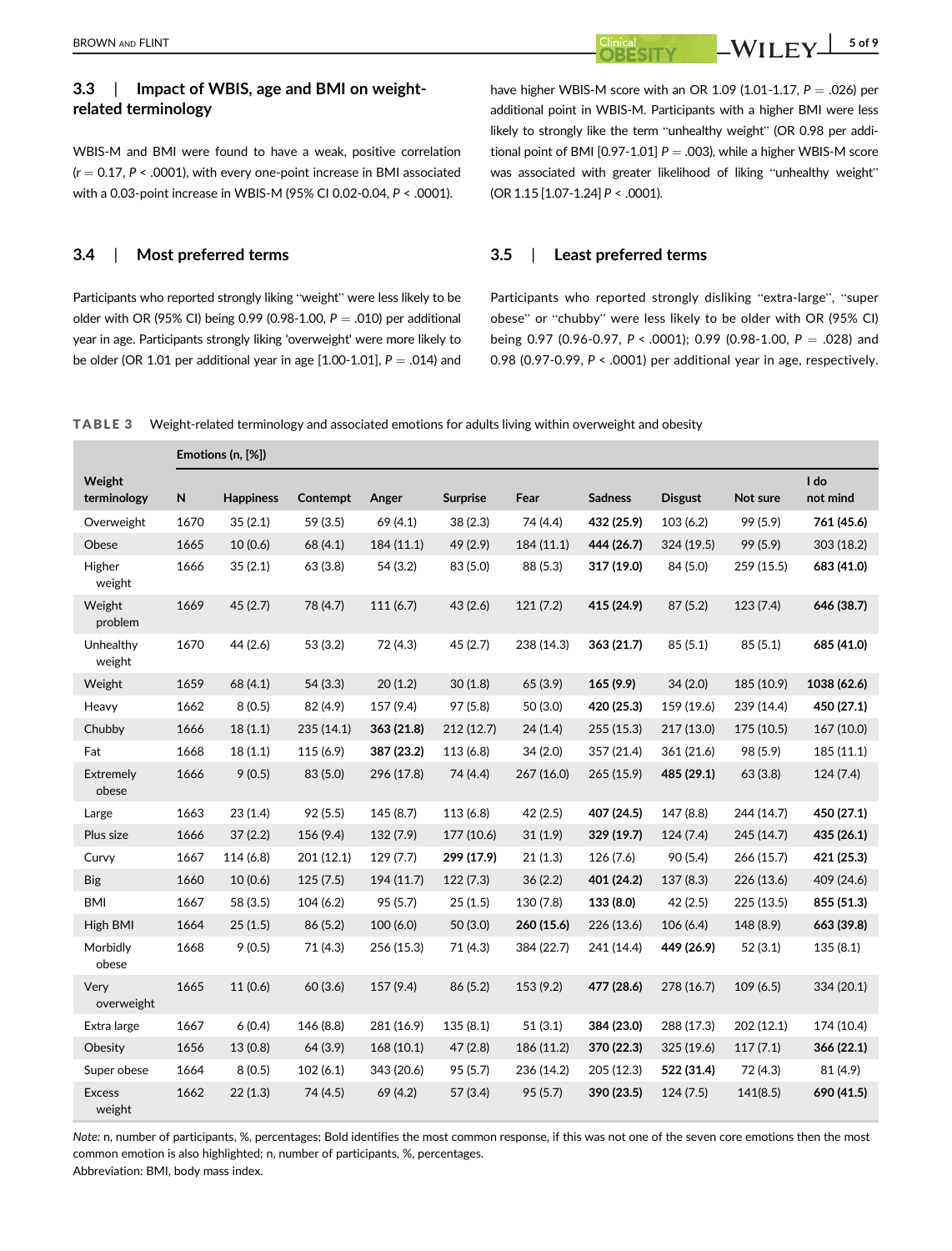|                                                                                                                 | Emotions (n, [%]) |           |           |                                                                                                                  |           |           |            |           |           |               |
|-----------------------------------------------------------------------------------------------------------------|-------------------|-----------|-----------|------------------------------------------------------------------------------------------------------------------|-----------|-----------|------------|-----------|-----------|---------------|
| Weight terminology                                                                                              | z                 | Happiness | Contempt  | Anger                                                                                                            | Surprise  | Fear      | Sadness    | Disgust   | Not sure  | I do not mind |
| Overweight                                                                                                      | 418               | 6(1.4)    | 14(3.3)   | 56 (13.4)                                                                                                        | 24 (5.7)  | 48 (11.5) | 103 (24.6) | 18(4.3)   | 34(8.1)   | 115 (27.5)    |
| Obese                                                                                                           | 418               | 6(1.4)    | 11 (2.6)  | 112 (26.8)                                                                                                       | 24(5.7)   | 60 (14.4) | 85 (20.3)  | 47 (11.2) | 22(5.3)   | 51 (12.2)     |
| Higher weight                                                                                                   | 418               | 7(1.7)    | 17(4.1)   | 45 (10.8)                                                                                                        | 34 (8.1)  | 40 (9.6)  | 73 (17.5)  | 20(4.8)   | 51 (12.2) | 131 (31.3)    |
| Weight problem                                                                                                  | 418               | 6(1.4)    | 24 (5.7)  | 68 (16.3)                                                                                                        | 39 (9.3)  | 42 (10.0) | 83 (19.9)  | 20(4.8)   | 35(8.4)   | 101 (24.2)    |
| Unhealthy weight                                                                                                | 418               | 11(2.6)   | 14(3.3)   | 35 (8.4)                                                                                                         | 34(8.1)   | 63 (15.1) | 80 (19.1)  | 10(2.4)   | 25(6.0)   | 146 (34.9)    |
| Weight                                                                                                          | 418               | 21(5.0)   | 22(5.3)   | 24(5.7)                                                                                                          | 13(3.1)   | 22(5.3)   | 39 (9.3)   | 6(1.4)    | 56 (13.4) | 215 (51.4)    |
| Heavy                                                                                                           | 418               | 3(0.7)    | 21 (5.0)  | 102 (24.4)                                                                                                       | 32(7.7)   | 16(3.8)   | 89 (21.3)  | 38 (9.1)  | 57 (13.6) | 60 (14.4)     |
| Chubby                                                                                                          | 418               | 1(0.2)    | 42 (10.0) | 152 (36.4)                                                                                                       | 30(7.2)   | 12(2.9)   | 62(14.8)   | 51 (12.2) | 36(8.6)   | 32(7.7)       |
| Fat                                                                                                             | 418               | 3(0.7)    | 34 (8.1)  | 176 (42.1)                                                                                                       | 22(5.3)   | 14(3.3)   | 63 (15.1)  | 69 (16.5) | 17(4.1)   | 20(4.8)       |
| Extremely obese                                                                                                 | 418               | 3(0.7)    | 17(4.1)   | 144 (34.4)                                                                                                       | 20(4.8)   | 71 (17.0) | 56 (13.4)  | 70 (16.7) | 12(2.9)   | 25(6.0)       |
| Large                                                                                                           | 418               | 2(0.5)    | 22(5.3)   | 105 (25.1)                                                                                                       | 34(8.1)   | 14(3.3)   | 91 (21.8)  | 31 (7.4)  | 59 (14.1) | 60 (14.4)     |
| Plus size                                                                                                       | 418               | 4 (1.0)   | 30 (7.2)  | 121 (28.9)                                                                                                       | 47 (11.2) | 13(3.1)   | 83 (19.9)  | 46 (11.0) | 46 (11.0) | 28(6.7)       |
| Curvy                                                                                                           | 418               | 7(1.7)    | 48 (11.5) | 106 (25.4)                                                                                                       | 67 (16.0) | 8(1.9)    | 46 (11.0)  | 42 (10.0) | 60 (14.4) | 34(8.1)       |
| Big                                                                                                             | 418               | 3(0.7)    | 26 (6.2)  | 112 (26.8)                                                                                                       | 43 (10.3) | 18(4.3)   | 96 (23.0)  | 24(5.7)   | 48 (11.5) | 48 (11.5)     |
| <b>IIN</b>                                                                                                      | 418               | 15(3.6)   | 25 (6.0)  | 51 (12.2)                                                                                                        | 23(5.5)   | 23(5.5)   | 31 (7.4)   | 6(1.4)    | 60 (14.4) | 184 (44.0)    |
| High BMI                                                                                                        | 418               | 0.0(0.0)  | 23(5.6)   | 53 (13.0)                                                                                                        | 27(6.6)   | 67 (16.4) | 52 (12.7)  | 21(5.1)   | 45 (11.0) | 120 (29.4)    |
| Morbidly obese                                                                                                  | 418               | 0.0(0.0)  | 16(3.9)   | 150 (6.1)                                                                                                        | 20(4.8)   | 76 (18.3) | 54 (13.0)  | 61 (14.7) | 12(2.9)   | 26(6.3)       |
| Very overweight                                                                                                 | 418               | 0.0(0.0)  | 16(3.9)   | 95 (23.1)                                                                                                        | 26(6.3)   | 63 (15.3) | 89 (21.6)  | 42 (10.2) | 26(6.3)   | 55 (13.3)     |
| Extra large                                                                                                     | 418               | 0.0(0.0)  | 32(7.7)   | 141 (33.8)                                                                                                       | 29 (7.0)  | 25 (6.0)  | 80 (19.2)  | 53 (12.7) | 38(9.1)   | 19 (4.6)      |
| Obesity                                                                                                         | 418               | 0.0(0.0)  | 11(2.7)   | 102 (24.7)                                                                                                       | 20(4.8)   | 63 (15.3) | 86 (20.8)  | 42 (10.2) | 27(6.5)   | 62 (15.0)     |
| Super obese                                                                                                     | 418               | 1(0.2)    | 27(6.5)   | 144 (34.4)                                                                                                       | 26 (6.2)  | 63 (15.1) | 43 (10.3)  | 84 (20.1) | 16(3.8)   | 14(3.3)       |
| Excess weight                                                                                                   | 418               | 0.0(0.0)  | 15(3.7)   | 67 (16.4)                                                                                                        | 20(4.9)   | 45 (11.0) | 86 (21.0)  | 17(4.2)   | 40 (9.8)  | 119 (29.1)    |
| Note: n, number of participants, %, percentages; Bold identifies the most<br>Abbreviation: BMI, body mass index |                   |           |           | common response, if this was not one of the seven core emotions then the most common emotion is also highlighted |           |           |            |           |           |               |

TABLE 4 Weight-related terminology and associated emotions for parents living within overweight and obesity TABLE 4 Weight-related terminology and associated emotions for parents living within overweight and obesity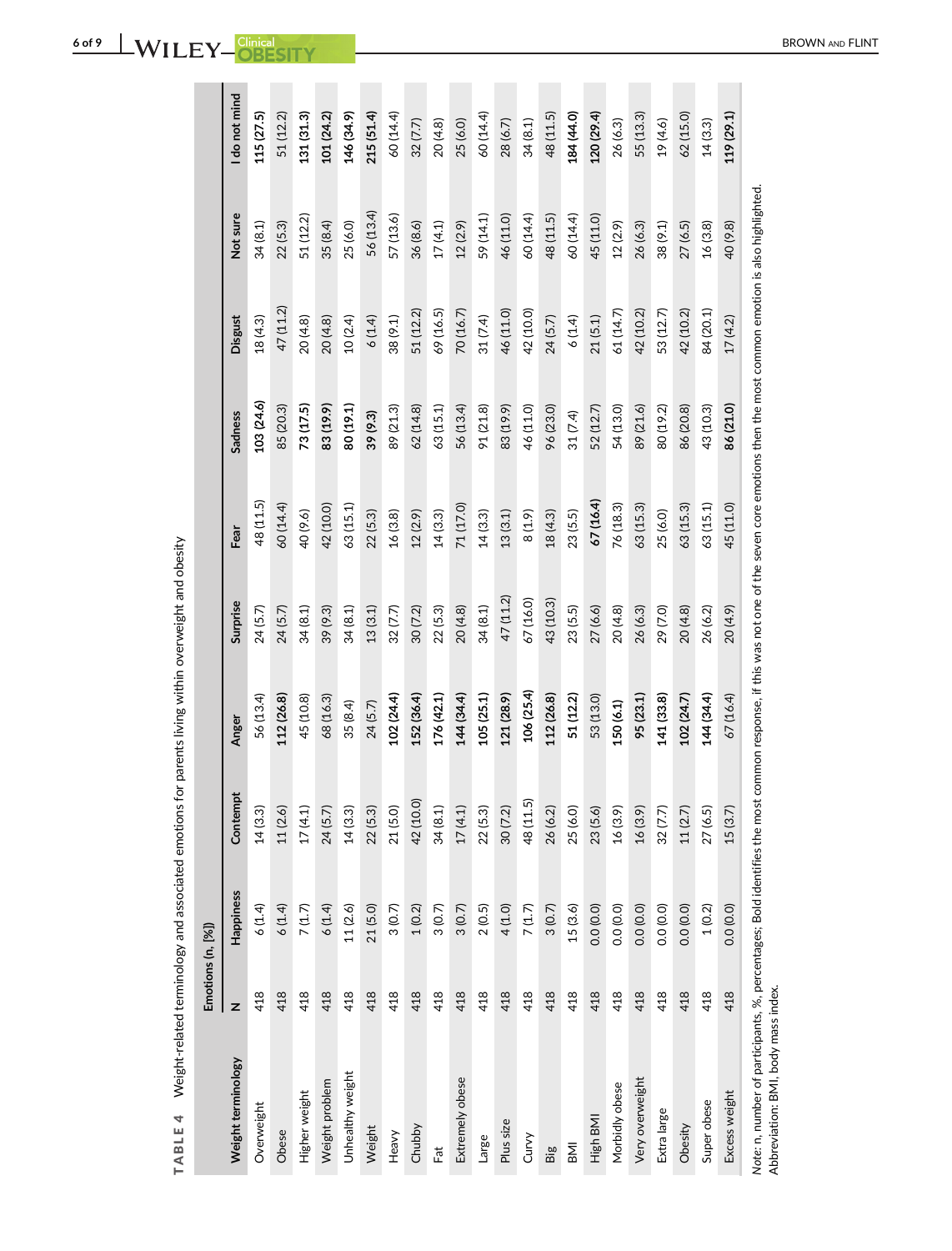While participants with higher WBIS-M score were less likely to dislike the term "chubby" (OR 0.98 per additional point of WBIS-M,  $[0.97 - 0.99] P < .0001$ ).

# 3.6 | Parents most preferred terms for HCPs to use to refer to their children's weight

Neither WBIS-M, BMI or age predicted the likelihood in parental preferences for the words "weight", "unhealthy weight" or "BMI" ( $P > .05$ ).

# 3.7 | Parents least preferred terms for HCPs to use to refer to their children's weight

Participants who reported strongly disliking "fat" and "extra-large" were less likely to be older (OR 0.95 per additional year in age, [0.93-0.98]  $P = .001$ ; OR 0.97 per additional year in age, [0.95-0.99]  $P = .014$ , respectively). Neither WBIS-M, BMI nor age predicted disliking in parental preferences for the words "extremely obese"  $(P > .05)$ .

# 4 | DISCUSSION

In line with previous research, this study has shown that the preferred terms for HCPs to use for people living with overweight and obesity were "weight" and "unhealthy weight",<sup>1,5,10,20-24</sup> these terms were consistent across all BMI categories. However, the least preferred terms for HCPs to use for adult's body weight, and for parents when describing their children's body weight differed, meaning HCPs working with adults and children should note these subtle nuances. Parents and adults reporting "extra-large" as one of the least preferred terms and should be considered by clothes brands given that these terms are often used to describe clothing sizes.

A novel avenue of this research was exploring the emotional response of weight-related terminology, with findings showing that participants mainly reported negative emotional responses. Across both preferred and least preferred terms emotions of sadness, anger, and disgust was reported, highlighting the need for compassion from HCPs when discussing weight.

There was a substantial number of terms that participants did not mind HCPs using. These terms appear neutral in reference including the terms "weight", "excess weight", "higher weight" and "BMI", which interestingly match the preferred terms of trainee healthcare professional.<sup>25</sup> In response to HCPs using the word "obese", people of all BMI categories mainly reported feelings of sadness, while terminology incorporating "obese" (eg, "super obese"; "morbidly obesity") elicited the feeling of disgust, which was also consistent across all BMI categories. This is in alignment with the previous literature who likewise reported the emotional response of disgust PLWO.<sup>26-28</sup> When the word obese was accompanied by an exacerbating verb, "super", "extremely" and "morbidly", more participants reported feeling of disgust, which may indicate use of these type of verbs intensify

emotional response. This finding suggests that negative emotional reactions exist towards PLWO at all body weights, with disgust being reported as a factor driving extreme prejudice, weight bias and is a predictor of negative attitudes towards PLWO.<sup>26,29</sup> Disgust is reported to occur when individual encounter a physical or moral contaminant which leads to them distancing themselves from the object.<sup>30</sup> With data suggesting that perceived control of membership to a social group is positively correlated to disgust<sup>26</sup> this may suggest that participants of all BMI categories believe that obesity is within a person's control.

The greater number of participants reporting disgust when exacerbating verbs were used as indicated above with term "obese", was also observed when comparing "BMI" with "high BMI", "large" with "extralarge" and "overweight" with "very overweight". This has novel and potentially important finding, as it may have practical implications for policy makers and HCPs. For instance, the term "severe obesity" is used to describe people with a BMI ≥40 kg/m<sup>2</sup> in national policy documentation and within weight management services. The use of exacerbating verbs may lead to perceptions of people living with overweight or obesity as being further away from what is considered the "societal norm" for body weight. Further research is needed to tease out this effect.

Medicalised terms such as 'weight', 'BMI', and 'obesity' appeared more accepted, whereas those terms traditionally linked with stigma, such as "morbidly obese" and "fat", often resulted in negative emotional responses. Interestingly, evidence suggests that although some parents might be upset by HCPs using the words "overweight" or "obese", these terms would be concerning enough to motivate them to make changes.<sup>31</sup>

Fear appeared to be most frequently reported emotion for parents when describing their children's body weight when using the term "high BMI" for people living with overweight and obesity but for people within the healthy weight range it was the term "morbidly obese". Fear has also been reported in previous studies.<sup>14,15</sup> Fear is a typical response when a person's physical safety is threatened<sup>26</sup> but also may be related to the fear of being blamed for their child's weight.<sup>32</sup> This explanation for emotional response to terms used to describe body weight may provide insights into some key difference between the terms that were preferred or least preferred based on participant's BMI category. For instance, the term "BMI" was preferred by people within the healthy weight range. The difference in perception of the term "BMI" may reflect associated outcomes, where people in the healthy weight range may have received a social perceived "positive" outcome, that is, a BMI in the healthy weight range. While people living with overweight and obesity may have received a socially perceived "negative" outcome, that is, a BMI in the overweight or obesity range. As such the term "BMI" may be perceive positively and thus preferred by people within the healthy weight range, while people living with overweight or obesity may consider the term BMI to represent a perceived threat, and do not prefer its use. Further research is required to explore these differences in the preference based on the word "BMI".

Internalized weight bias, age and BMI were associated with either strongly liking or disliking weight-related terminology. Younger people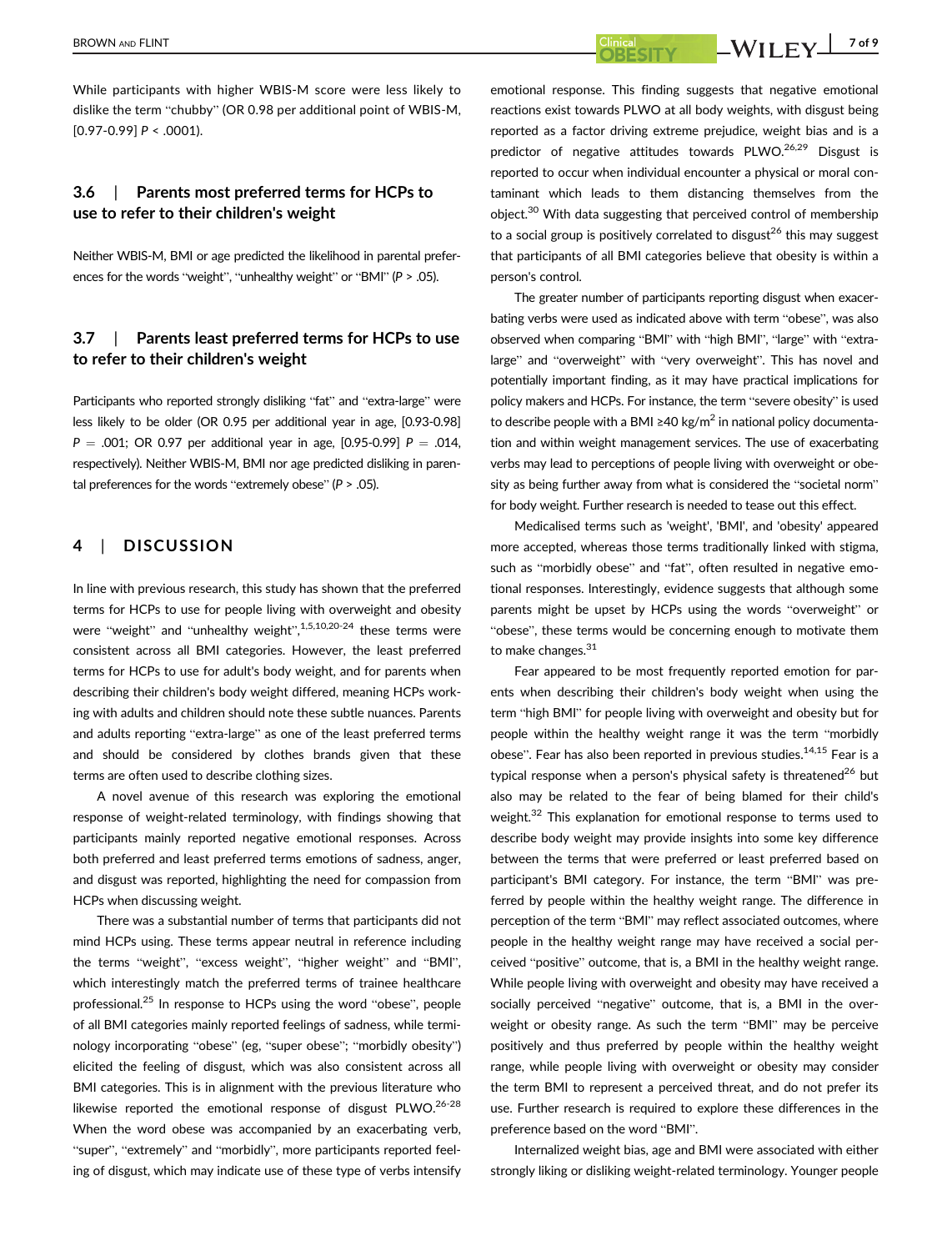8 of 9 WILEY Clinical CITY CONSERVERS AND FLINT

have a stronger disliking for the term "extra-large", "super obese" and "chubby", this might reflect that younger people are more selfconscious of their body image and appearance compared to older people, with previous research reporting greater concern and importance of appearance in younger compared to older populations.<sup>33</sup> Furthermore, younger parents also have a stronger disliking of the terms 'fat and 'extra-large' to describe their children's body weight, it is unclear as to why this might be the case, further research is needed to explore this finding.

BMI had less of an effect on liking and disliking, although data suggest that "unhealthy weight" is less preferred by those with a higher BMI. The lower liking of the term "unhealthy weight" amongst participants with a higher BMI may also reflect perceived threat and thus fear and the greater liking amongst people with higher weight bias internalization may reflect self-directed stigma, where individuals turn weight-based societal norms and devaluation inward and onto themselves.<sup>34</sup> This may also explain why people with high WBI report a stronger liking of the word "overweight" and less disliking of the term "chubby".

The use of "person-first language" is supported by multiple advocacy groups. At present, "person living with obesity" is used, however, our results and others<sup>10,20,35</sup> suggest 'obesity' is a disliked term, suggesting that this term should be changed or avoided in favour of more preferred terms reported here.

The use of the term "fat" continues to be one of disagreement. Fat acceptance activists prefer using the term 'fat' to describe a person's body weight, which aims to reclaim the word as a neutral term, thus reducing the associated stigma. $36$  However, in our study, as with others, 'fat' remains a term that was disliked by the majority of participants, particularly when used to describe a child's weight.<sup>37</sup>

Strengths of this study is that it addresses a gap in the current evidence base about the emotional response to weight-related terminology use by HCPs and is the largest study of its nature so far conducted. Furthermore, we have identified weight-related terminology across all BMI categories to show the similarities and differences. The primarily limitation of the study related to the sampling bias with the data being mainly reflective of White female participants, and those with access to the online survey, however, both income and occupation showed good representation. Our study also uses self-reported height and weight, which, as with all self-reported data, may not be as accurate as measures taken in person. Furthermore, the age of the children was not collected therefore we are unable to identify if there is a difference in parental response according to their child's age.

To conclude, our findings demonstrate that weight-related terms used by HCPs often elicit a negative emotional response. HCPs should use 'weight' when discussing body weight with both adults and children. Given that 'weight' was the uniformly preferred term across all BMI categories, and elicited the least negative emotional response. Interestingly, our study raises importance considerations for the use of exacerbating verbs when referring to body weight, where greater emotional response of disgust was observed when these verbs were used, compared to when they were not. Finally, as a starting point, HCPs are advised to use

weight neutral terms and ask people for their preferred weight-related terms as not all terms are uniformly accepted.

## ACKNOWLEDGEMENTS

We would very much like to acknowledge and thank everyone for their hard work and assistance in the dissemination of the survey. In addition, we would like to acknowledge Ms Sarah Le Brocq and the following organizations for their help British Dietetic Association, Specialist Obesity Group of the BDA and Slimming World.

## CONFLICT OF INTERESTS

Adrian Brown reports grants from Cambridge Weight Plan, outside the submitted work. Adrian Brown is the Vice Chair of Specialist Obesity Group of the BDA, on the Strategic Council for APPG Obesity and on the Medical Advisory Board and Share Holder of Reset Health Clinics Ltd. Stuart W. Flint reports grants from Johnson & Johnson, grants from Novo Nordisk, personal fees from Novo Nordisk, outside the submitted work.

#### AUTHOR CONTRIBUTIONS

Stuart W. Flint conceived the study. Stuart W. Flint and Adrian Brown designed the survey, methodology and recruitment of participants. Stuart W. Flint was responsible for the oversight of the study. Adrian Brown and Stuart W. Flint were responsible for the data analysis, data interpretation, and the writing of the manuscript and gave final approval of the submitted and published versions.

## ORCID

Adrian Brown D <https://orcid.org/0000-0003-1818-6192> Stuart W. Flint D <https://orcid.org/0000-0003-4878-3019>

#### **REFERENCES**

- 1. Hirschfeld-Dicker L, Samuel RD, Tiram Vakrat E, Dubnov-Raz G. Preferred weight-related terminology by parents of children with obesity. Acta Paediatr. 2019;108(4):712-717.
- 2. Ivezaj V, Lydecker JA, Grilo CM. Language matters: Patients' preferred terms for discussing obesity and disordered eating with health care providers after bariatric surgery. Obesity. 2020;28(8):1412-1418.
- 3. Hayward LE, Neang S, Ma S, Vartanian LR. Discussing weight with patients with overweight: supportive (not stigmatizing) conversations increase compliance intentions and health motivation. Stigma and Health. 2020;5(1):53-68.
- 4. Puhl R, Suh Y. Health consequences of weight stigma: implications for obesity prevention and treatment. Curr Obes Rep. 2015;4(2):182-190.
- 5. Puhl R, Peterson JL, Luedicke J. Motivating or stigmatizing? Public perceptions of weight-related language used by health providers. Int J Obes (Lond). 2013;37(4):612-619.
- 6. National Institute of Health and Care Excellence. Obesity: Guidance on the Prevention, Identification, Assessment and Management of Overweight and Obesity in Adults and Children CG43. London, UK: National Institute for Health and Clinical Excellence; 2006.
- 7. Wharton S, Lau DCW, Vallis M, et al. Obesity in adults: a clinical practice guideline. Can Med Assoc J. 2020;192(31):E875-E891.
- 8. Pont SJ, Puhl R, Cook SR, Slusser W. Stigma experienced by children and adolescents with obesity. Pediatrics. 2017;140(6).
- 9. Flint SW. Time to end weight stigma in healthcare. EClinicalMedicine. 2021;34:100810.